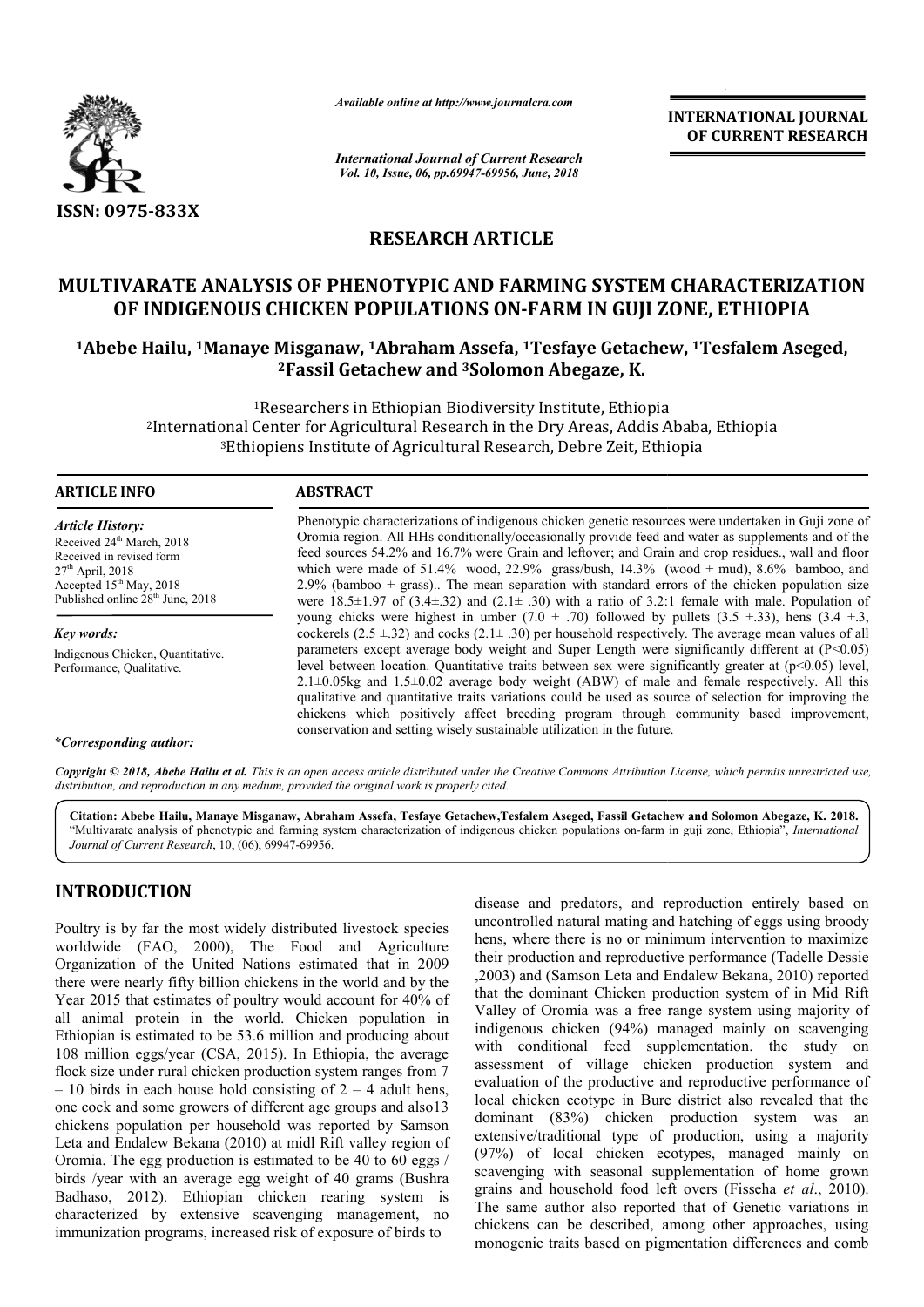types and According to Bushra Badhaso, (2012) Morphological variations of indigenous chicken ecotypes (between and within) are described in terms of comb types, shank types, earlobe types, plumage colors and other qualitative traits. Commonly observed plumage colors of indigenous chickens are: red, white, black, multicolor, black with red strips, white with red strips and red-brownish). In this regard, some study results on phenotypic traits were reported previously like plumage colors 15% red, 18% white, 7% black 16% brown,15% golden (Ngussie *et al* ., 2010) on Morphological features of indigenous chicken populations of Fogera Woreda, Amhara Regional State, 28% red, 30% white and 8% black by (Bogal, 2008)o m Northwest Ethiopia and 16.44% red, 25.49% white, 7.79% black 22.23% grayish by (Halima 2007) and 20% red, 18.8% white, 13.9% black and 18.9% red brown by (Duguma 2008) on chicken ecotypes of Ethiopia respectively. (Should be separated which study is for what). Variable earlobe colors were also reported by (Ngussie *et al*., 2010) and (Bogal, 2008) 40% white, 52 % red, 8% yellow and 26% white and 74% white and red respective Similarly (Bogale 2006, Halima 2007) and (Ngussie etal. 2010). Reported that of feather presence on the neck and shank were 98%, 100% and 100%, 97.52 and Shank colors 28% white, 12% black and 60 % yellow respectively. In Ethiopia basis of chicken genetic of this variation was described by Eriksson *et al*. (2007). Bogal, 2008)o m Northwest Ethiopia and<br>6 white, 7.79% black 22.23% grayish by<br>20% red, 18.8% white, 13.9% black and<br>9 (Duguma 2008) on chicken ecotypes of<br>9. (Should be separated which study is for<br>10. (Should be separated

Bashra Badhaso, (2012) In addition to their significance in describing genetic variations<br>
digitarous chicken ecotypes and adaptive attributes, qualitative morphological trais have<br>
din terms of comb types, important econ and adaptive attributes, qualitative morphological traits have important economic value in chickens. According (Jiang, 1999; Smyth, 1990) said that of around the world ""There are specific choices for plumage and skin colors that affect preferences of different geographic markets""). But Ethiopia there is no specific preference for skin color, while plumage color is only second importance next to live weight that highly affecting market preference for chickens (Ngussie et al., 2010). Naming of chicken has given based on certain local Naming of chicken has given based on certain local communities of Ethiopia by Tadelle (2003) referred to them as "local chicken ecotypes" and Halima *et al*. (2007) referred as "native chicken populations", both named on the basis of the geographic region of sampling. Each local ecotype or native population actually comprised chickens with a wide range of morphologic or genetic diversity. Thus far, only 5 Ethiopian chicken types have been listed in the Domestic Animal Diversity Information System (DAD-IS) of the FAO (derived from FAO, 2008) and 10 in the Domestic Animal Genetic Resources Information System (DAGRIS) of the International from FAO, 2008) and 10 in the Domestic Animal Genetic<br>Resources Information System (DAGRIS) of the International<br>Livestock Research Institute (ILRI; derived from DAGR-IS, 2008) (refer recent DADIS edited by us). The objectives of this study were to describe the physical features of different populations of indigenous chicken in the study9 (Guji) area and to assess the morphological variations among the populations in order to depict the useful attri to their significance in describing genetic variations<br>ve attributes, qualitative morphological traits have<br>economic value in chickens. According (Jiang,<br>th, 1990) said that of around the world "There are<br>oices for plumage region of sampling. Each local ecotype or native<br>actually comprised chickens with a wide range of<br>c or genetic diversity. Thus far, only 5 Ethiopian<br>bes have been listed in the Domestic Animal<br>formation System (DAD-IS) of recent DADIS edited by us). The objectives of this<br>to describe the physical features of different<br>of indigenous chicken in the study9 (Guji) area<br>sess the morphological variations among the<br>in order to depict the useful at

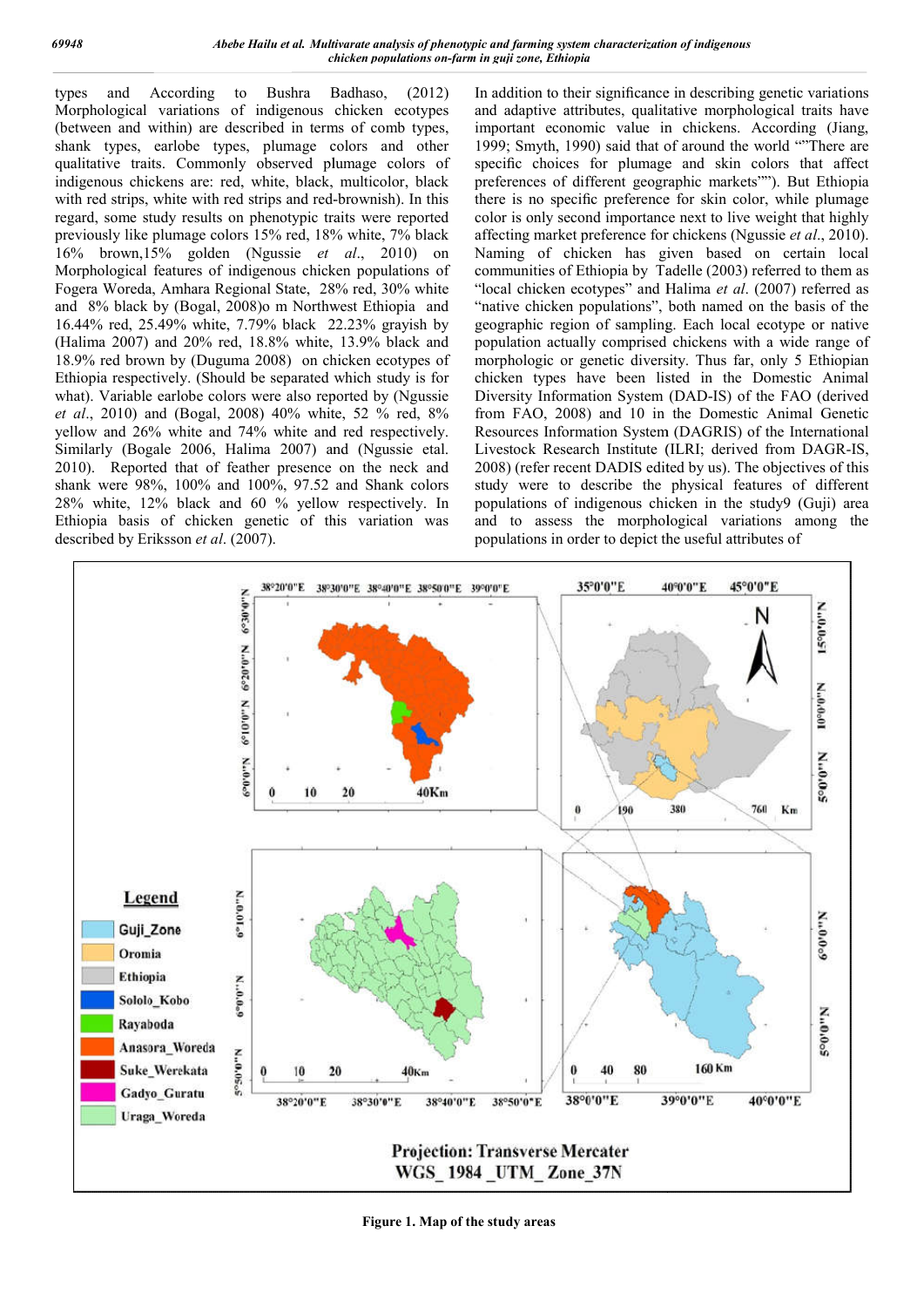indigenous chickens. This work were also contribute to minimize the existing scarce information on the indigenous chicken genetic resources of Ethiopia. To bring the attentions of researchers and concerned body to conservation and sustainable utilization of indigenous genetic traits as source of variation for selection and improvements based on detailed research.

#### **MATERIALS AND METHODS**

**Description of study areas:** Uraga and Ana-Sora districts are parts of Guji zone in Oromia National Reginal State in Ethiopia. They are located 610km away from Addis Ababa to South-east direction. The minimum and maximum annual average temperature is  $15^{\circ}$ c and  $25^{\circ}$ c and the minimum and maximum annual average rain fall is 1450mm and 2900mm respectively. Map of the study area shows (Fig. 1).More than 94% of human population in the area is engaged in agricultural activities like producing crops, rearing animals and practicing honey bee production. They are mainly producing major crops like maize, wheat, barley, teff and sorghum and the perennial crops like coffee as well as enset (falls banana) are common crops in the area. Scavenging the leftover of field crops by local chickens as main feed source which ultimately being used as source animal protein.

**Sample size determination and selection of households in the study area:** The two study districts namely Uraga and Ana-sora were selected from 14 districts including two towns namely kebre mengist and Negele borena found in Guji zone of Oromia National Reginal State. Districts including the kebeles were chosen based on purposive sampling methods. In total 4 kebeles were selected from each districts to represent the population. The study were carried out by using structured questionnaires and those structured questionnaires were pretested in selected kebeles. The agricultural development agents were involved in data collection through briefing the objectives of the study before survey data collected. In this study 48 individual households were selected based on having two and/or more than two local matured chickens (hen and/or cock) to be involved in the interview. The selected farmers were interviewed to describe the chicken farming in the area. Moreover, 244 matured local chickens in which 203 and 41 female and male respectively were involved for measuring both qualitative and quantitative phenotypic parameters and for this purpose unrelated adult birds were sampled. Neighboring households were skipped to avoid the risk of sampling chickens sharing the same cock. For selection the study used consultation of key informants from zonal, district and kebele administrative levels.

**Data collection and analysis:** Descriptive statistics such as mean, range, frequency and percentage were analyzed using statistical package for social sciences (SPSS). List of physical descriptors were prepared to record both quantitative traits and qualitative morphological characters. Using cross sectional questionnaire surveys, data focusing on management practices such as housing, supplementation of additional feed, poultry health management practices and marketing systems were collected from member(s) of the households responsible for management and care of chicken. The data were analyzed using SPSS software, version 22 (SPSS, 2016). The same software were used for quantitative variables such as body weight, shank length, shank circumferences, wing length (span) were analyzed to obtain descriptive statist results of multivariate analysis of . Indexing formula =  $\pounds$  (1st rank \* 3) +  $(2nd \text{ rank } *2) + (3rd \text{ rank } *1)/1$ st<sup>\*</sup>3 +2nd<sup>\*</sup>2+ 3rd<sup>\*</sup>1 was applied to rank the importance of livestock in study area.

#### **RESULTS AND DISCUSSION**

**Household characteristics:** Household characteristics of village local chicken owners in the study area are shown in Table (1). The result indicated that 83.3%, 100%, 83.3%, 83.3%, of male respondents were involved in Gadio Guratoo, Sukie Worketa, Raya Boda, and Sololo Kobo kebeles respectively. Females in all kebels were involved in small number as compared to males but in equal percentage of 16.7%, except Sukie Worketa kebeles where no female participant was involved at all. The educational level of the respondent were 31.3%, 2.08%, 12.5%, 37.5%, 12.5%, 2.08%, and 2.08% of Illiterate, Reading and writing, 1-4 grade, 5- 8grade, 9-12,10+1 and 10+3 grade respectively. The result was completely different from (Halima 2007) reported that the majority of respondents were female (74.16 %) in North western Ethiopia and also (Dinka *et al.,* 2010) reported that (92.4%) respondent were women and children households at rift valley of Oromia. in addition to this other researcher reported that 65.7, 26.7 and 7.6% were children, wife and husband participating in rearing the chicken in midl rift valley region of Oromia (Samson Leta and Endalew Bekana, 2010). This research result indicated that most of the time women/female-headed households were less responsible for chicken rearing in the study area. Thus the participation of females in chicken rearing in this particular area was found to be less as compared other studies mentioned above. The possible reason might be most of the economic activities are dominated by male and there is lack of awareness about the benefit of chicken rearing by females at household level. This result shows that one can plan to push and enhance the participation of female chicken farmers to improve the household income and livelihood.

**Livestock ranked based on importance index in the study area:** About 7 species of livestock with importance value were indicated in (Table 2). The most important animals showed in a rank index value indicated that 0.480 (48.0%), 0.209  $(20.9\%)$ , and  $0.148$   $(14.8\%)$  were cattle, chicken and sheep respectively. Other than those livestock species mentioned above in descending order of importance in the ranking index include horse, goats, donkey and beehive respectively. The result of this ranking index lead to deduce that cattle might be most important livestock species in this agrarian society that depends on cultivation of their land use animal traction using Them and local indigenous chicken usually practiced in an area of crop-livestock mixed farming system that become 2nd to cattle in ranking of Importance. Average mean numbers of animal species owned by respondents were 5.9, 3.7, 3.7, 10.3, 1 and 2 for Cattle, Sheep, goats, chicken, donkeys and horses respectively. Therefore, this result shows that chicken rearing was most important activities to generate household income.

**The local chicken management practice:** Parameters to measure the management practices of chicken rearing by the respondents were listed in the (Table 3). The dominant production system of the study area was crop-livestock production system with 97.2% while 2.1% was comprised by pastoralist and agro pastoralist system. The major occupation of the study area was 44 (91.7%) agriculture, 2 (4.2%) trade and 1(2.1%) teaching respectively.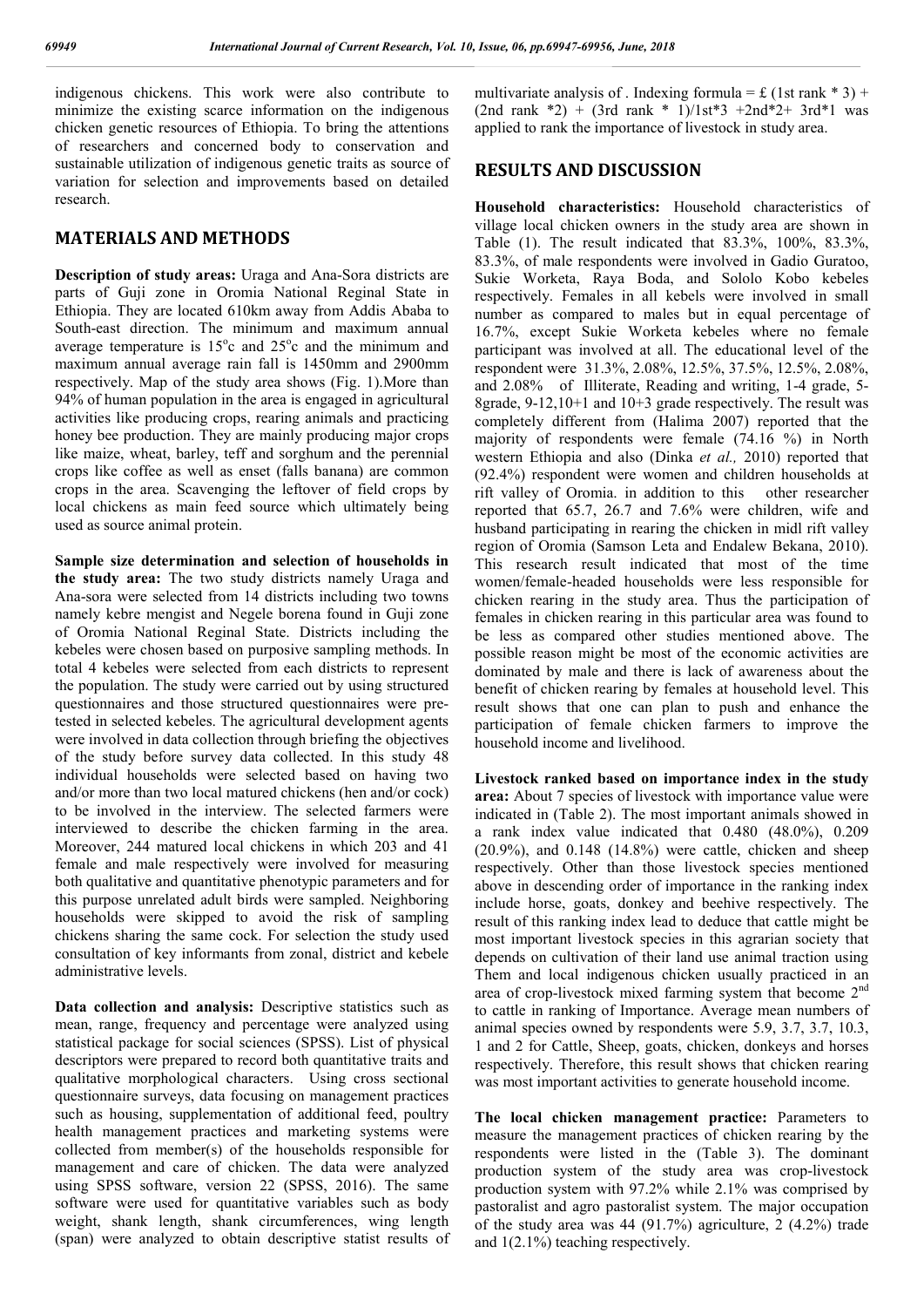#### **Table 1. Household characteristics**

| Household characteristics          |        | Study areas      |                  |                 |                 | Grand mean             |
|------------------------------------|--------|------------------|------------------|-----------------|-----------------|------------------------|
|                                    |        | $GG(N=12)$       | $SW(N=12)$       | $RB(N=12)$      | $SK(N=12)$      |                        |
| Sex of respondent frequency $(\%)$ | male   | 83.3             | 100              | 83.3            | 83.3            | 87.5                   |
|                                    | female | 16.7             | $\boldsymbol{0}$ | 16.7            | 16.7            | 12.5                   |
| Education status of respondents    |        |                  |                  |                 |                 |                        |
| Illiterate                         |        | 2                |                  | 7               | 5               | 31.3                   |
| Reads and write                    |        | $\mathbf{0}$     | $\boldsymbol{0}$ | $\mathbf{0}$    |                 | 2.08                   |
| $1-4$                              |        | $\boldsymbol{0}$ | 5                |                 |                 | 12.5                   |
| $5 - 8$                            |        |                  |                  | $\overline{c}$  |                 | 37.5                   |
| $9-12$                             |        |                  |                  | $\overline{c}$  | 2               | 12.5                   |
| $10+1$                             |        |                  | 0                | $\mathbf{0}$    | $\theta$        | 2.08                   |
| $10+3$                             |        |                  | $\theta$         | $\theta$        | $\Omega$        | 2.08                   |
| total                              |        | 12               | 12               | 12              | 12              | 48 (100)               |
| Sex with age (year)                |        |                  |                  |                 |                 | Over all mean $\pm$ SD |
| Male $\leq$ 14                     |        | $2.33 \pm 1.22$  | $3.00 \pm 1.95$  | $2.11 \pm .93$  | $2.89 \pm 2.26$ | $2.62 \pm 1.67$        |
| Female $\leq$ 14                   |        | $2.44 \pm 1.50$  | $3.50 \pm 2.17$  | $1.89 \pm .93$  | $3.16 \pm 1.83$ | $2.74 \pm 1.72$        |
| Male 15-30                         |        | $1.90 \pm 1.50$  | $1.78 \pm 1.09$  | $1.57 \pm 1.13$ | $2.30 \pm 1.49$ | $1.92 \pm 1.32$        |
| Female 15-30                       |        | $1.71 \pm .75$   | $1.41 \pm .99$   | $1.75 \pm 1.16$ | $1.66 \pm 1.00$ | $1.61 \pm .96$         |
| Male 31-60                         |        | $1.29 \pm .75$   | $1.00 \pm 0.00$  | $1.57 \pm 1.51$ | $1.00 \pm 0.00$ | $1.25 \pm .89$         |
| female $31-60$                     |        | $1.62 \pm 1.76$  | $1.50 \pm 1.00$  | $1.43 \pm 1.13$ | $1.13 \pm 1.12$ | $1.41 \pm 1.15$        |
| Male $>60$                         |        | $1.00 \pm 0.00$  | Null             | Null            | $1.33 \pm .58$  | $1.25 \pm .50$         |
| Female>60                          |        | Null             | Null             | $1.00 \pm .00$  | $1.00 \pm .00$  | $1.00 \pm .00$         |

GG=Gadio Guratoo, SW=Sukie worketa, RB=Raya Boda,SK=Sololo kobo

#### **Table 2. Livestock ranking based on importance index in the study area**

| Species domestic livestock | Importance level |                 |          |       |  |  |
|----------------------------|------------------|-----------------|----------|-------|--|--|
|                            | 1 <sub>st</sub>  | 2 <sup>nd</sup> | $3^{rd}$ | index |  |  |
| Cattle                     | 36               | 4               |          | 0.480 |  |  |
| Sheep                      | 2                | 14              | 2        | 0.148 |  |  |
| goats                      |                  |                 | 5        | 0.029 |  |  |
| Chicken                    |                  | 13              | 22       | 0.209 |  |  |
| horse                      |                  | 6               | 3        | 0.074 |  |  |
| donkey                     |                  | 2               | 0        | 0.016 |  |  |
| mule                       |                  | 0               | 0        | 0.000 |  |  |
| camel                      |                  | 0               | 0        | 0.000 |  |  |
| beehive                    |                  |                 | 6        | 0.045 |  |  |
|                            |                  | 41              | 39       |       |  |  |

Indexing formula = £ (1<sup>st</sup> rank \* 3) + (2<sup>nd</sup> rank \* 2) + (3<sup>rd</sup> rank \* 1)/1<sup>st</sup>\*3 +2<sup>nd</sup>\*2+ 3<sup>rd</sup>\*1

#### **Table 3. The local chicken management practice of respondents in study area (N=48)**

|                                    |                                             |             |               |           |            | Total respondent |  |
|------------------------------------|---------------------------------------------|-------------|---------------|-----------|------------|------------------|--|
| parameter                          |                                             |             | Study kebeles |           |            |                  |  |
|                                    |                                             | $GG (N=12)$ | SW $N=12$ )   | $RB N=12$ | $SK(N=12)$ | $(N=48)$         |  |
| Scavenging $(\% )$                 | yes                                         | 100.0       | 100.0         | 100.0     | 100.0      | 100.0            |  |
| Watering $(\% )$                   | yes                                         | 100.0       | 100.0         | 100.0     | 100.0      | 100.0            |  |
| Culling $(\%)$                     | yes                                         | 100.0       | 100.0         | 100.0     | 100.0      | 100.0            |  |
| Selecting cock for breeding $(\%)$ | yes                                         | 91.7        | 100.0         | 100.0     | 100.0      | 97.9             |  |
|                                    | no                                          | 8.3         | 0.0           | 0.0       | 0.0        | 2.1              |  |
| Selectin hens for breeding $(\%)$  | yes                                         | 100.0       | 100.0         | 100.0     | 100.0      | 100.0            |  |
| Disease occurrences $(\% )$        | yes                                         | 66.7        | 50.0          | 58.3      | 54.5       | 57.4             |  |
|                                    | no                                          | 33.3        | 50.0          | 41.7      | 45.5       | 42.6             |  |
| Diseased birds' treatment (%)      | yes                                         | 1.94        | 0.56          | 1.32      | 2.40       | 6.22             |  |
|                                    | no                                          | 98.06       | 99.44         | 98.68     | 97.6       | 93.8             |  |
| total                              |                                             | 100.0       | 100.0         | 100.0     | 100.0      | 100.0            |  |
| Provision of modern treatment      |                                             | 0.84        | 0.0           | 0.48      | 0.0        | 1.32             |  |
| Traditional medication practice    |                                             | 1.12        | 0.56          | 0.84      | 2.40       | 4.92             |  |
| Supplements $(\% )$                | Yes                                         | 100.0       | 100.0         | 100.0     | 100.0      | 100.0            |  |
| Kind of supplements $(\% )$        | grains                                      | 25.0        | 0.0           | 8.3       | $0.0\%$    | 8.3              |  |
|                                    | Grain crop residue                          | 33.3        | 0.0           | 25.0      | 8.3        | 16.7             |  |
|                                    | Grain+leftover                              | 25.0        | 75.0          | 33.3      | 83.3       | 54.2             |  |
|                                    | Grain leftover +crop residue                | 16.7        | 8.3           | 33.3      | 8.3        | 16.7             |  |
|                                    | leftover<br>$Grain+$<br>residue<br>$+$ crop | 0.0         | 8.3           | 0.0       | 0.0        | 2.1              |  |
|                                    | +vegetable++oilseed                         |             |               |           |            |                  |  |
|                                    | Grain+ leftover +crop residue +vegetable    | $0.0\%$     | 8.3%          | $0.0\%$   | $0.0\%$    | 2.1              |  |
| Market problems                    | yes                                         | 66.7        | 41.7          | 58.3      | 8.3        | 43.8             |  |
|                                    | no                                          | 33.3        | 58.3          | 41.7      | 91.7       | 56.3             |  |
|                                    |                                             |             |               |           |            |                  |  |

GG = Gadio Guratoo, SW= Sukie Worketa, RB= Raya Boda, SK=Sololo Kobo,TO = Total Observation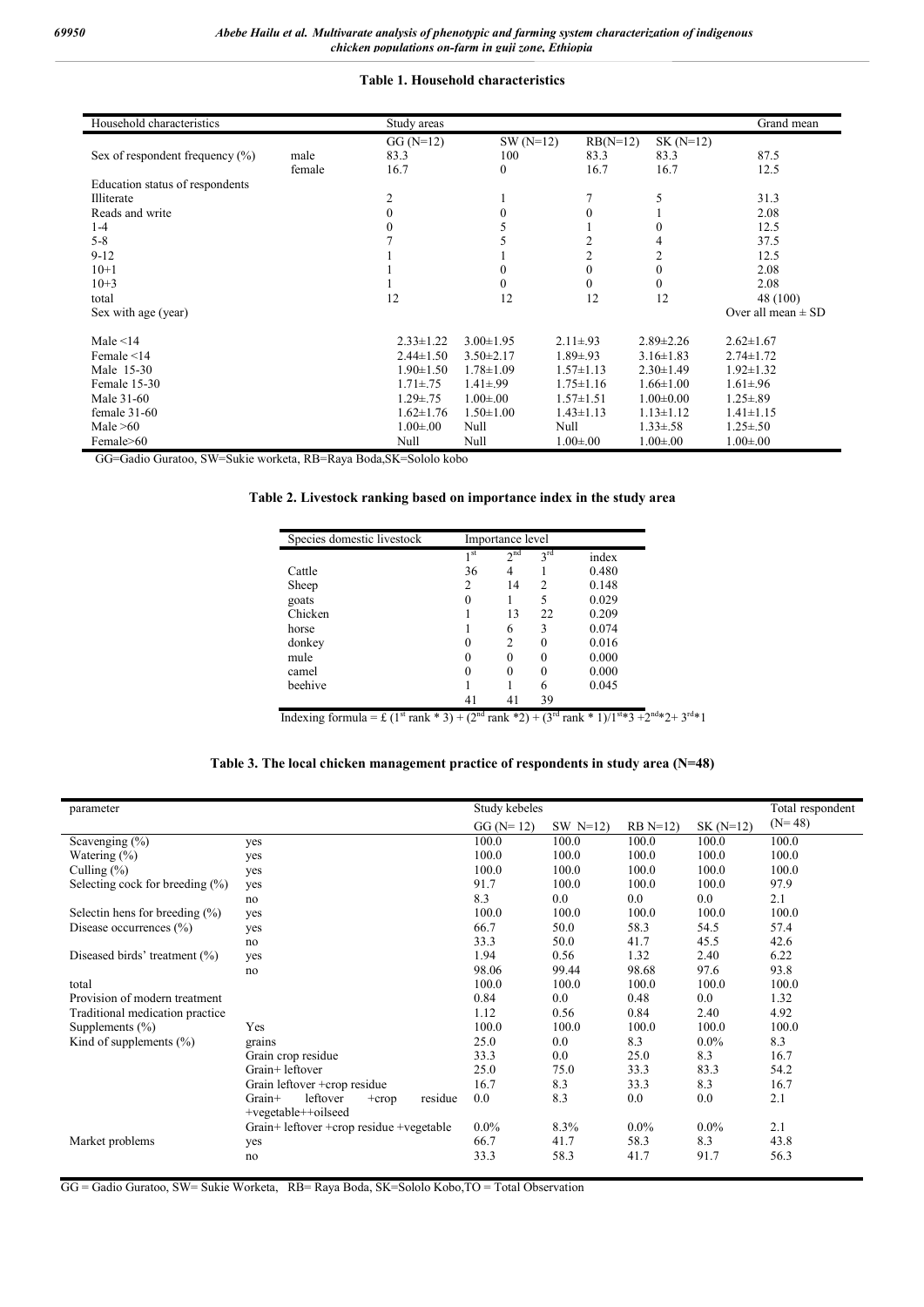#### **Table 5. Show the Results of qualitative trait local chicken in study area of Guji (N=240)**

| <b>Oualitative parameters</b> |        | Study kebels |               | Total observation 240 (N) |           |             |       |
|-------------------------------|--------|--------------|---------------|---------------------------|-----------|-------------|-------|
|                               |        |              | Gadio Guratoo | Sukie worketa             | Raya boda | Sololo kobo |       |
|                               |        |              | $(N=60)$      | $(N=58)$                  | $(N=61)$  | $(N=61)$    |       |
| Combsize $(\% )$              | small  |              | 80.0          | 72.4                      | 73.8      | 59.0        | 71.3  |
|                               | Medium | 2            | 1.7           | 10.3                      | 11.5      | 21.3        | 11.2  |
|                               | large  | 3            | 18.3          | 17.2                      | 14.8      | 19.7        | 17.5  |
| Ear lob                       |        | yes          | 95.1          | 100.                      | 100.0     | 100.0       | 98.8  |
|                               |        | no           | 4.9           | 0.0                       | 0.0       | 0.0         | 1.2   |
| Super present                 |        | yes          | 24.6          | 21.7                      | 26.2      | 51.6        | 31.1  |
| total                         |        | no           | 75.4          | 78.3                      | 73.8      | 48.         | 68.9  |
| Shank feather                 |        | yes          | 00.0          | 00.0                      | 00.0      | 00.0        | 00.0  |
|                               |        | no           | 100.0         | 100.0                     | 100.0     | 100.0       | 100.0 |
| Feather distribution          |        | normal       | 93.4          | 86.7                      | 95.1      | 82.3        | 89.3  |
|                               |        | Feather      | 6.6           | 13.3                      | 4.9       | 17.7        | 10.7  |

Least square means  $\pm$  SE of quantitative traits of cocks' and hens. (p<0.05)

#### **Table 6. Shows the Color patterns and plumage of local chicken in study area of guji**

|          | Qualitative parameters  | Study kebels      |         | Total observation 240 |         |                       |                    |      |       |
|----------|-------------------------|-------------------|---------|-----------------------|---------|-----------------------|--------------------|------|-------|
|          |                         | Gadio<br>$(N=60)$ | Guratoo | Sukie<br>$(N=58)$     | worketa | Raya boda<br>$(N=61)$ | Sololo<br>$(N=61)$ | kobo |       |
| Plumage  | plain                   | 23.0              |         | 15.5                  |         | 18.2                  | 8.9                |      | 16.5  |
| pattern  | Barred/auosomal         | 0.0               |         | 8.6                   |         | 0.0                   | 1.8                |      | 2.6   |
| of neck  | barred                  | 18.0              |         | 13.8                  |         | 18.2                  | 17.9               |      | 17.0  |
|          | Laced/single            | 3.3               |         | 1.7                   |         | 20.0                  | 7.1                |      | 7.8   |
|          | mottled                 | 54.1              |         | 60.3                  |         | 43.6                  | 64.3               |      | 55.7  |
| Plumage  | plain                   | 23.0              |         | 13.3                  |         | 16.4                  | 8.1                |      | 15.2  |
| pattern  | Barred/auosomal         | 0.0               |         | 10.0                  |         | 0.0                   | 1.6                |      | 2.9   |
| of body  | Barred                  | 16.4              |         | 11.7                  |         | 19.7                  | 22.6               |      | 17.6  |
|          | Laced/single4           | 4.9               |         | 1.7                   |         | 3.3                   | 3.2                |      | 3.3   |
|          | mottled                 | 54.1              |         | 63.3                  |         | 60.7                  | 64.5               |      | 60.7  |
|          | spangled                | 1.6               |         | 0.0                   |         | 0.0                   | 0.0                |      | 0.4   |
| Plumage  | plain                   | 31.1              |         | 13.3                  |         | 21.3                  | 8.1                |      | 18.4  |
| pattern  | Barredauosomal          | 0.0               |         | 8.3                   |         | 0.0                   | 1.6                |      | 2.5   |
| of tail  | barred                  | 14.8              |         | 13.3                  |         | 18.0                  | 22.6               |      | 17.2  |
|          | Laced/single            | 1.6               |         | 1.7                   |         | 4.9                   | 3.2                |      | 2.9   |
|          | mottled                 | 50.8              |         | 63.3                  |         | 55.7                  | 64.5               |      | 58.0  |
|          | spangled                | 1.6               |         | 0.0                   |         | 0.0                   | 0.0                |      | 0.4   |
| Ear lobe | Non pigment $(1)$       | 15.5              |         | 18.3                  |         | 13.3                  | 8.2                |      | 13.8  |
| color    | Red(2)                  | 31.0              |         | 25.0                  |         | 43.3                  | 59.0               |      | 39.7  |
|          | White and red(3)        | 51.7              |         | 56.7                  |         | 43.3                  | 29.5               |      | 45.2  |
|          | Red and yellew4         | 1.7               |         | 0.0                   |         | 0.0                   | 0.0                |      | 0.4   |
|          | other                   | 0.0               |         | 0.0                   |         | 0.0                   | 3.3                |      | 0.8   |
| total    |                         | 100.0             |         | 100.0                 |         | 100.0                 | 100.0              |      | 100.0 |
| Eye      | Amber                   | 0.0               |         | 6.7                   |         | 10.0                  | 16.1               |      | 8.2   |
| color    | golden-brown            | 27.9              |         | 55.0                  |         | 46.7                  | 33.9               |      | 40.7  |
|          | sunburst                | 70.5              |         | 28.3                  |         | 36.7                  | 21.0               |      | 39.1  |
|          | Flamed iris             | 1.6               |         | 10.0                  |         | 6.7                   | 29.0               |      | 11.9  |
| Shank    | white 1                 | 23.0              |         | 21.7                  |         | 29.5                  | 19.4               |      | 23.4  |
| color    | blue 3                  | 65.6              |         | 70.0                  |         | 52.5                  | 58.1               |      | 61.5  |
|          | black with white sole 5 | 11.5              |         | 8.3                   |         | 18.0                  | 22.6               |      | 15.2  |
| total    |                         | 100.0             |         | 100.0                 |         | 100.0                 | 100.0              |      | 100.0 |

Color and plumage of patterns Descriptors listed Based on FAO (2011) guideline

| Table 7. Average chicken flock size in the study area $(N=48)$ |  |  |
|----------------------------------------------------------------|--|--|
|                                                                |  |  |

| Parameter        | Study kebels                |                 |                    |                 | Overall         |
|------------------|-----------------------------|-----------------|--------------------|-----------------|-----------------|
|                  | Gadio Guratoo Sukie worketa |                 | Raya boda          | Sololo kobo     | $Mean \pm SE$   |
|                  | (Uraga) district            |                 | (Anasora) district |                 |                 |
| Young chicks     | $3.6 \pm .75$               | $11.4 \pm 1.44$ | $6.9 \pm 94$       | $5.2 \pm .03$   | $7.0 \pm .70$   |
| pullets          | $3.8 \pm 37$                | $3.6 \pm .91$   | $3.3 \pm .65$      | $3.6 + .50$     | $3.5 \pm 33$    |
| cockerels        | $1.7 \pm .81$               | $3.9 \pm 45$    | $2.7 \pm .58$      | $1.8 + .70$     | $2.5 \pm 32$    |
| hens             | $2.9 \pm .59$               | $4.4 \pm .82$   | $3.3 \pm .62$      | $2.9 \pm .38$   | $3.4 \pm .32$   |
| cocks            | $1.5 \pm 40$                | $2.1 \pm .38$   | $1.6 \pm .26$      | $3.0 \pm 1.02$  | $2.1 \pm .30$   |
| Total flock size | $13.5 \pm 2.92$             | $25.4\pm4.03$   | $17.8 \pm 3.03$    | $16.5 \pm 2.63$ | $18.5 \pm 1.97$ |

The feeding systems of chicken in the area was dominated by scavenging supplemented with little crop residues. This result is in conformity with the results reported by Ngussie (2010) and Bogale (2008) that in different areas of the country feeding chicken were in scavenging system. All chicken owners provide supplementary feed and practicing watering of chickens. that (94%) of Chicken production system managed mainly on scavenging with conditional feed supplementation.

proportion of supplementation were 8.3%, 16.7%, 54.2%, 16.7% , 2.1%, 2.1% of whole grains, Grain crop residue, Grain + leftover, Grain +leftover +crop residue, Grain + leftover +crop residue + vegeTable + oilseed and Grain+ leftover + crop residue + vegeTable respectively. Other scholars (Dinka *et al*., 2010 and Fisseha *et al*., 2010) were also reported that local chicken at Rift valley of Oromia and Bure district of Amhara region reported that the dominant (98 %) and (83%)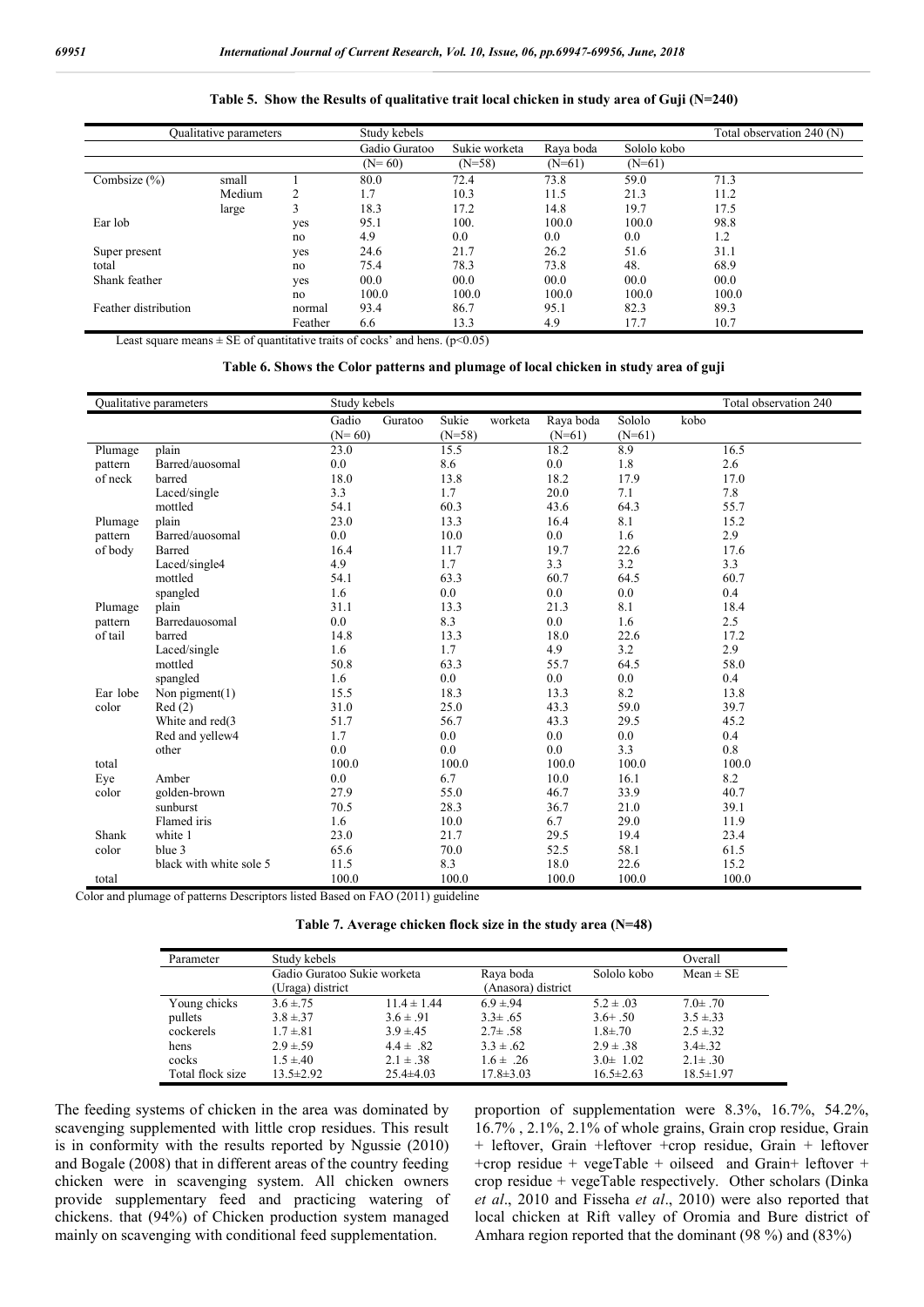#### **Table 8. Least square means ± SE of quantitative traits of cocks' and hens in the study area of Guji. (p<0.05)**

| Study areas   | Ouantitative traits |                                |                              |                               |                             |                      |                |                |
|---------------|---------------------|--------------------------------|------------------------------|-------------------------------|-----------------------------|----------------------|----------------|----------------|
|               | $ABW$ (kg)          | $ABL$ (cm)                     | WST (cm)                     | WSB (cm)                      | $CC$ (cm)                   | $SL$ (cm)            | $SC$ (cm)      | $SUL$ (cm)     |
| location      | Ns                  | ***                            | ***                          | ***                           | ***                         | ***                  | NS             | NS             |
| $GG(N=61)$    | $1.6 \pm 0.05$      | $40.2 \pm 0.40^a$              | $42.7 \pm 0.44$ <sup>a</sup> | 44.8 $\pm$ 0.43 <sup>ac</sup> | $29.4 \pm 0.32^{ab}$        | $8.00 \cdot 11^a$    | $4.0 \pm 0.06$ | $1.0 \pm 0.27$ |
| $SW(N=60)$    | $1.7 \pm 0.05$      | $41.7 \pm 0.41^{\mathrm{b}}$   | $45.8 \pm 0.0.46^{\circ}$    | $47.3 \pm 0.45^{\circ}$       | $30\pm0.33^{b}$             | 9.20.11 <sup>b</sup> | 4.10.11        | $1.0 \pm 0.21$ |
| $RB(N=61)$    | $1.6 \pm 0.05$      | $41.7 \pm 0.40^b$              | 44.1 $\pm 0.44^c$            | $45.43\pm0.43^{\circ}$        | $29 \pm 0.32$ <sup>a</sup>  | $9.00 \cdot 11^{b}$  | 4.10.06        | $1.2 \pm 0.29$ |
| $SK(N=62)$    | $1.6 \pm 0.02$      | 41.0 $\pm$ 0.40 <sup>a,b</sup> | $43.8 \pm 0.44$ <sup>c</sup> | $45.8 \pm 0.043$ <sup>c</sup> | $29 \pm 0.07$ <sup>ab</sup> | 9.20.11 <sup>b</sup> | 4.10.06        | $1.0\pm 0.21$  |
| <b>Sex</b>    | ***                 | ***                            | ***                          | ***                           | ***                         | ***                  | **             | NS             |
| $M(N=43)$     | $2.1 \pm 0.05$      | $43.4 \pm 0.36$                | $47.4 \pm 0.40$              | $49.4 \pm 0.39$               | 31.30.29                    | $9.7 \pm 0.10$       | $4.3 \pm 0.05$ | $1.3 \pm 0.09$ |
| Fe $(N=201)$  | $1.5 \pm 0.02$      | $38.9 \pm 0.17$                | $40.7 \pm 0.19$              | $42.4 \pm 0.40$               | 27.40.13                    | $8.0 \pm 0.05$       | $3.8 \pm 0.02$ | $0.8 \pm 0.24$ |
| Over all Mean | $1.6 \pm 0.02$      | $41.1 \pm 0.20$                | $44.1 \pm 0.12$              | $45.9 \pm 0.22$               | $29.4 \pm 0.16$             | $8.8 \pm 0.06$       | $4.1 \pm 0.29$ | $1.0 \pm 0.13$ |

The mean difference is significant at 0.05 level, NS = non-significant at 0.05 level, within main effect means with different subscripts are significantly different

 ABW= Average Body Weight, ABL= Average Body Length, WST= Wing Span Top, WSB=Wing Span Bottom, CC= Chest Circumference, SL= Shank Length, SC=Shank Circumference, SUL=Super Length.

 $GG =$  Gadio Guratoo,  $SW =$  Sukie worketa,  $RB =$  Raya boda,  $SK =$  S.ololo kobo

#### **Table 9. Performances trait value of local hens under farmers' management condition in study area**

| Variables (in mean average)              | Study area/ wordas) |                 | Total means $\pm$ SE |
|------------------------------------------|---------------------|-----------------|----------------------|
|                                          | Uraga               | Anasora         |                      |
| number of eggs laid/single clutch period | $15.79 \pm 75$      | $16.67 \pm .85$ | $16.23 \pm .56$      |
| Number of chicks hatched/time/hen        | $11.79 \pm 0.80$    | $13.33 \pm .92$ | $12.56 \pm 61$       |
| Number of chicks surviving to adulthood  | $7.21 \pm .59$      | $6.33 \pm 63$   | $6.77 \pm 43$        |
| Hatchability percentage (%)              | 74.5%               | 79.9%           | 77.9%                |
| Survival percentage (%)                  | $61.2\%$            | 47.5%           | 53.7%                |
| sexual maturity of male                  | $6.42 \pm .30$      | $5.50 \pm 24$   | $5.98 \pm 20$        |
| sexual maturity of female                | $6.42 \pm .35$      | $5.50 \pm 24$   | $5.98 \pm 20$        |
| age at first egg production (month)      | $6.17{\pm}.29$      | $5.91 \pm .23$  | $6.04 \pm 17$        |
| Number eggs produced/hen/year            | $71.67 \pm 5.65$    | $87.19\pm 6.89$ | 79.09 ± 4.52         |
| Broodiness interval average (weeks)      | $7.79 \pm 1.08$     | $4.130 \pm .55$ | $6.00 \pm .66$       |
| Number of hatches/year/hen               | $2.75 \pm .19$      | $2.8333 \pm 19$ | $2.79 \pm .13$       |
| markeTable age of male chicken           | $9.04 \pm .63$      | $9.33 \pm .53$  | $9.19 \pm .41$       |
| markeTable age of female                 | $8.38 \pm 0.50$     | $7.68{\pm}.41$  | $8.02 \pm .32$       |

**Table 10. Show Pearson Correlations of Body Weight and Other Linear Body Measurements ofthe study area**

| Variables  | BW (kg) | $BL$ (cm)   | $SL$ (cm) | $SC$ (cm)   | $SHL$ (cm) | $CS$ (cm) | WB (cm)   | $WT$ (cm)   |
|------------|---------|-------------|-----------|-------------|------------|-----------|-----------|-------------|
| BW (kg)    |         | $.674^{**}$ | .208      | $.546^{**}$ | $.612***$  | $.725***$ | $.718$ ** | $.587^{**}$ |
| $BL$ (cm)  |         |             | .093      | $.542**$    | $.611***$  | $.609**$  | $.775***$ | $.686**$    |
| SL (cm)    |         |             |           | $.350*$     | $-155$     | .243      | .037      | .008        |
| $SC$ (cm)  |         |             |           |             | $.505***$  | $.522**$  | $.538**$  | $.469**$    |
| $SHL$ (cm) |         |             |           |             |            | $.525***$ | $.701**$  | $.635***$   |
| $CS$ (cm)  |         |             |           |             |            |           | $.650**$  | $.602**$    |
| WB (cm)    |         |             |           |             |            |           |           | $.837**$    |
| $WT$ (cm)  |         |             |           |             |            |           |           |             |

\*\*. Correlation is significant at the 0.01 level (2-tailed). \*. Correlation is significant at the 0.05 level (2-tailed). ABW= Average Body Weight, ABL= Average Body Length, WST= Wing Span Top, WSB=Wing Span Bottom, CC= Chest Circumference, SL= Shank Length, SC=Shank Circumference, SUL=Super Length.

chicken production system were extensive/traditional type of production managed mainly on scavenging with seasonal supplementation of home grown grains and household food leftovers. Water was provided during the dry season (86.2%), rainy season  $(3.6\%)$  and year round  $(10.2\%)$  and this has similarity with the works of (Moges *et al*., 2010) who reported that 85.4% provide water only during the dry season and 14.3% throughout the year and different sources of water to drink their birds used like (60.2 %), pipe (21.4%), river (12.2%) and pond (6.2%) in west Amhara region. The possible reason for this result might be due to easily available crop residue and some leftover food refusal from family consumption and access water in the study area. Thus indigenous chicken are excellent foragers require few supplements only when there is shortage of feed. Owner of chickens have practiced Culling and selecting hens and cocks for breeding were found to be 97.9% and 93.8% respectively. Selection for breeding usually based on growth rate, large body

size, high egg production, hatchability and good mothering ability. Chicken owners in the study were experienced with incidences of disease problem of 57.4% and treating chicken were 1.32% and 4.92% with modern and traditional treatments respectively. Similarly (Fessha M., *etal*, 2010) was reported that 97.5% of chicken owners experienced chicken disease problems, mainly Newcastle disease 98.2% and 95% of village chicken owners used only traditional means to treat sick birds at Bure district.

The critical constraints of scavenging chicken production in North wollo were disease (60.13%), predators (20.59%) and feed shortage (19.28%) (Addisu Hailu, 2012) and this is in agreement with the reports of (Worku Z. etal. 2012) 97.6% and 2.40% of predators and disease incidences respectively. In addition (Tadelle D, 2003) reported that Ethiopian chicken rearing system were characterized by extensive scavenging management, no immunization programs, increased risk of exposure of birds to disease and predators.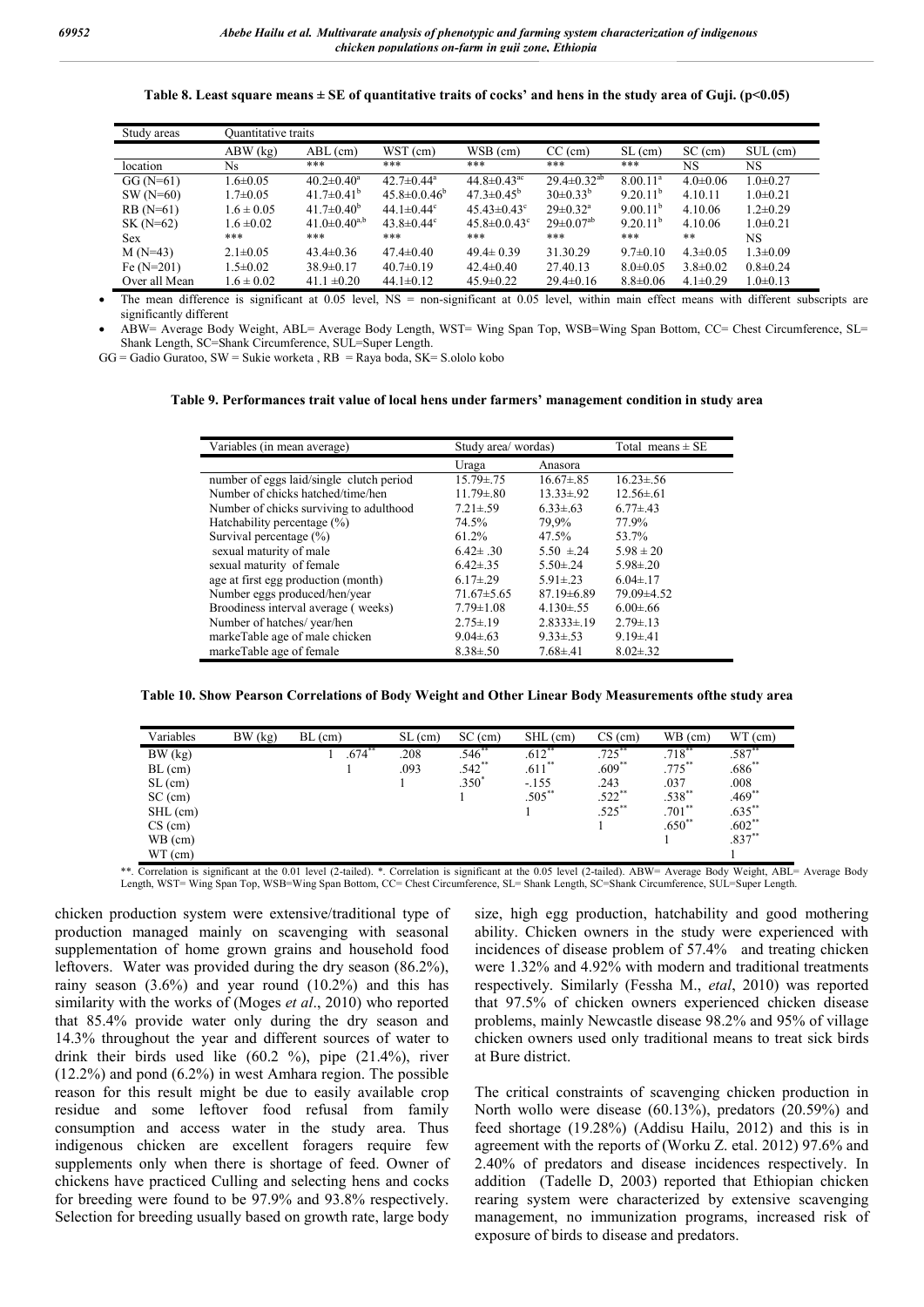(it is not a must to give answer to every result) Market problems of the study area was assessed and indicated in (Table 3). Thus 43.8% of respondents reported of having market constraints with possible reason might be many a long distance away from market center and less access to the main road that goes to market center. Cross tabulation result on material used for construction of indigenous chicken house and house parts in the study area were shown in (Table 4). . Parts of house subjected to this study were Roof, wall and floor which were made of 51.4%of wood, 22.9%of grass/bush, 14.3% of (wood+mud) 8.6% of (bamboo),and 2.9% of (bamboo+grass). Walls were made from 57.6%, 18.2%, 15.2%, and 6.1% and 3% of (wood), (banbo), (wood+mud) and (wood+bamboo) respectively. While floor were made from 51.5%, 27.3%, 12.1%, 9.1% of (wood), (mud), (Mud), (bamboo) and (wood +mud) respectively. The result is inconformity with the report of (Worku Z. *etal*. 2012) which was much less 12 % of households construct separate poultry houses for their chickens. This is more or less agreed with the experiences used and practiced in other parts of the country

**The analysis results of qualitative trait:** The number of and percentage of each levels of qualitative traits that is comb size percent, ear lobe, super presence, shank feather presence were analyzed and their value showed in (Table 5). The univariate analysis indicted that there were little difference observed between the areas. From total observation 240 (N) the comb size were 71.3%, 11.2%, and 17.5% were small, medium and large consecutively. Local chicken involved in study comprise the presence 98.8%, 68.9%, and 100% of ear-lob, super, and shank feather presence respectively. The feather morphology of 89.3% was dominantly normal and 10.7 % feathered. The color patterns and plumage colors subjected to this study were neck, body and tail were dominated by 55.7%, 60.7%, and 58% of (mottled) respectively followed by 16.5% (barred) and 17% of (plain). Ear lobe color was dominated with 45.2% white and red, 39.2% red, and 13.8% non-pigmented while Eye color was dominated by 42.2% golden, 31.7% sunburst, and 11.9 % flamed colored.

Shank color showed 61.5% blue and 23.5% white while other colors were very small in proportion as compared to the dominant one in chicken population. This study have got different results agreement with Eskindir (2013) which reported that have brown mottled plumage color, 20.27% and 21.10% off chicken in Horro and Jarso districts respectively and also the same author showed that a complete red plumage is typical of 17.12% and 15.60% of chickens from Horro and Jarso districts respectively. Other side of the country reported by Haile Michael *etal. (*2015) plumage colors were 24.17% red followed by 13.33% white and 13.06% black in local population of Southern Zone of Tigray. Plumage pattern of neck, body, and tail of Chicken dominantly 55. %, 60.7% and 58% (mottled) respectively..

The eye and shank colors were dominant golden-brown (40.7%) and 61.5 % blue. Supportive results were reported by Eskindir *et al*, (2013) that revealed orange eye color was found in higher frequency in Horro (87.84%) than Jarso district (72.48%) and it was followed by the red, largely more represented in Jarso (24.31%) than in Horro (9.01%). other scholars (Ngussie *et al*. 2010., Bogal 2008 and Haile Michael *et al.,* 2015) reported that ear-lob colors were 40% white, 52 % red, 8% yellow and 26% white and 74% white and red

Yellow(50.55%), followed by white (38.89%) and black (10.56%) and (40.28%) of chicken population exhibited white and red earlobe, followed by red (28.89%), white (26.94%) and yellow (3.89%) Respectively.

**The measurement value of quantitative trait:** The mean separation with standard errors of the chicken numbers were listed in (Table 7). Young chicken, pullet's cockerels, and cocks were analyzed average mean values and standard deviation of  $7.0 \pm .70$ ,  $3.5 \pm .33$ ,  $2.5 \pm .32$ ,  $3.4 \pm .32$ ,  $2.1 \pm .30$  of. Each group of population value were observed respectively. The average flock size per household was  $(18.5 \pm 1.97)$  greater than average population number of 13 chicken's population per household that was reported by (Samson Leta and Endalew Bekana, 2010) at mid rift valley region of Oromia and a report by Dinka *et al.,* (2010) 13 chickens per household .. This is comparable with the country's average flock size under rural chicken production system that ranges from  $7 - 10$  birds per household, consisting of  $2 - 4$  adult hens, one cock and some growers of different age groups (CSA, 2015) .this result agreed with report by (Fisseha *et al*., 2010) that average flock size per household was 13 (ranged 1 - 57), with a hen to cock ratio of 3.7:1 at bure local chicken ecotype in Amhara region. However, the analysis of the survey data revealed that ratio of 1:3.2 population of young chicks were highest in umber (7.0  $\pm$ .70) followed by pullets  $(3.5 \pm .33)$ , hens  $(3.4 \pm .3, \text{cockets}]$  $(2.5 \pm 0.32)$  and cocks  $(2.1 \pm 0.30)$  per household respectively. The recommended (who recommend) cock to hen ratio is 1:10. However, this study identified female to male ratio of 2:1 that is much greater/lesser than the recommended one and is also higher/lesser than reported in (Tadelle *et al*. 2003b and Bogal Kibret, 2008) i.e. 2.5:1 and 1:3.21 ratio in the Central Highlands of Ethiopia and Fogera areas respectively.

**Least square means ± SE of quantitative traits of cocks' and hens. (** $p<0.05$ **):** Least square means  $\pm$  SE of quantitative traits of cocks' and hens in the study area were tabulated in (Table 8). There were no significant difference at  $(p<0.05)$ ) between location of average body weight (ABW) (1.6 –1.7kg), shank circumference (SC) (4.0-4.1cm) and super length of chicken (1.0-1.2cm) (SUL) in the study area. The average mean values of all parameters except average mean value of body weight and Super Length were significantly different at (P<0.05) level between location. GG and SK chicken mean value were not significantly different in mean average body length of  $40.2\pm0.40$  cm and  $41.0\pm0.40$ cm respectively. Whereas, other locations were resulted in significantly greater value at  $(p<0.05)$  level  $41.7\pm0.41$  and  $41.7\pm0.40$  (ABL) (cm). The wing span top (WST) 45.8±0.0.46cm Sukie worketa was greater than  $44.1\pm0.44$ cm and  $43.8\pm0.44$ cm values of both Raya boda and sololo kobo while GG chicken wing span of top was shorter than others quantitative traits of other kebele. SW chicken have greater wing span bottom (WSB) 47.3±0.45 cm than other location which have equal value 44.8±0.43cm, 45.43±0.43 cm and 45.8±0.0.43cm of (WSB) were significantly greater at (p<0.05) levels.

Chest Circumference (CC) 30±0.33cm value of strike worrkata chicken was significantly greater than other location 9.20.11cm, 9.00.11cm, and 9.20.11cm values which was significantly different between each other at (P<0.05) level. Shank Length (SL) values 9.20.11cm, 9.00.11cm, and 9.20.11cm of SW, RB, and SK were significantly greater than the shank length 8.00.11cm of GG (SL) of chicken in the area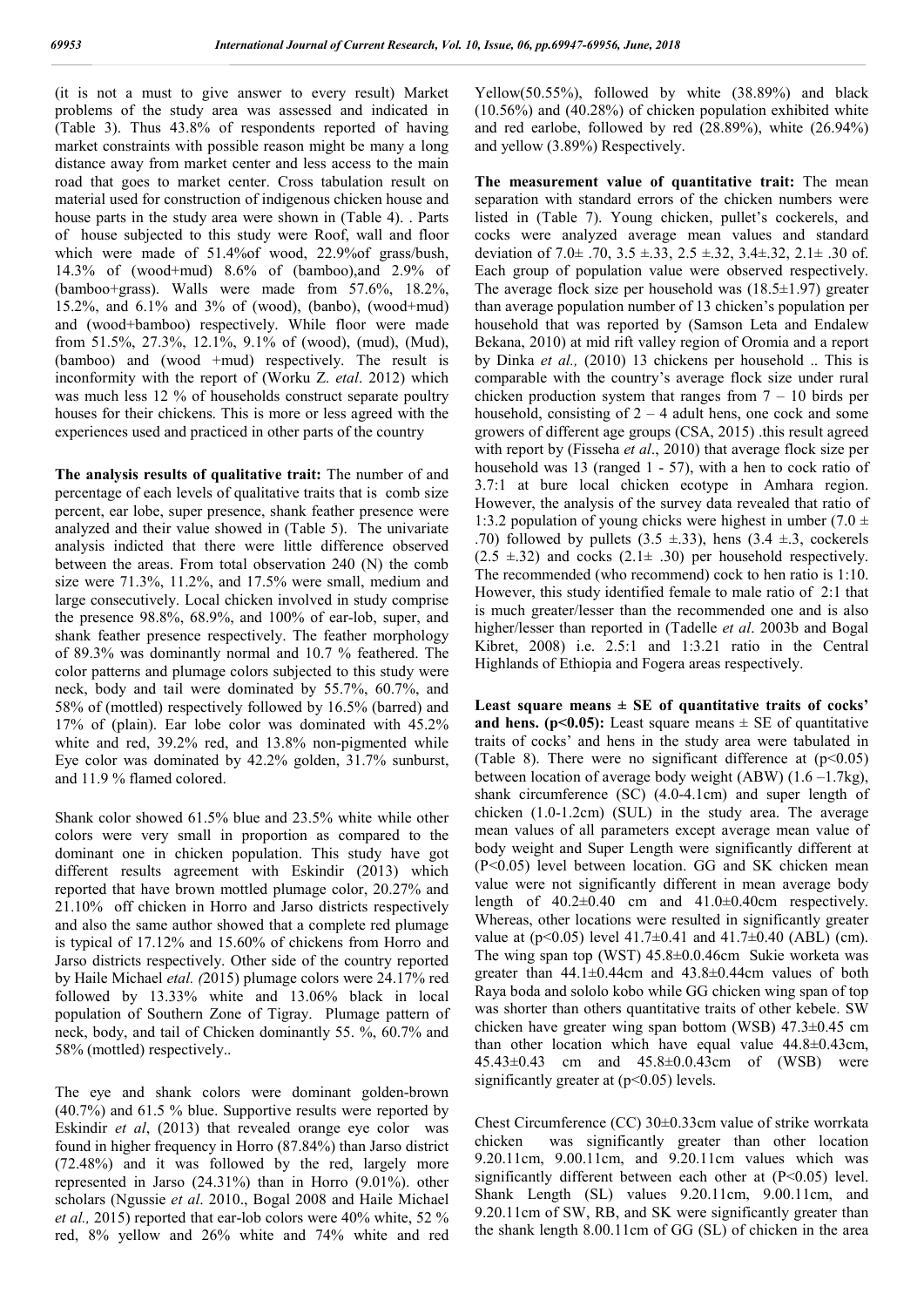respectively. The possible reason of this variation is due to influence of genetic and environmental factors that exposed to chicken in the study area. All this qualitative traits variations could be used as source of selection for improving chickens of the study area and positively affect breeding program in the future. Quantitative traits between sex were evaluated with Least square means  $\pm$  SE values of significantly greater value at (p<0.05) level of  $2.1 \pm 0.05$ kg and  $1.5 \pm 0.02$  average body weight (ABW) male and female respectively. The study result is agreed with the result of (Addis Hailu, 2012) who reported that overall mean body weight of indigenous male and female chicken at North-Wollo were 1500.97gm (1.5kg) and 1253.36 gm (1.3kg) respectively and by (Haile Michael *et al.,* 2015) reported that the mean body weight of indigenous male and female chickens was  $1271 \pm 12.6g$  and  $1034 \pm 8.05g$ , respectively in Tigray region. Other scholar conducted research in local chicken at Fogera district reported that average weight of hens was 1.21kg (Bogal Kibret, 2008). Other parameters like 43.4±0.36cm (ABL), 47.4±0.40cm (WST) 49.4± 0.39cm (WSB), 31.30.29cm (CC), 9.7±0.10cm (SL), and  $4.3\pm0.05$ cm (SC) on cock than value  $1.5\pm0.02$ kg (ABW), 38.9±0.17cm (ABL), (WST) 40.7±0.19cm (WSB), 42.4±0.40cm (CC), 27.40.13cm (SL), 8.0±0.05cm (SC) of hen) were observed. Super length 1.3±0.09cm and 0.8±0.24cm was not significantly different between hen and cock respectively. Weight and other quantitative measurements above might be affected by gene and environmental interaction. It is obviously known that environment and gene interaction have great role on performance and adaptability chicken.

**Performance of local hens under farmers' management condition:** Performance trait value of local hens under farmer's management condition were indicated in (Table 9). Individual local hens has laid 16.23±.56 eggs per single clutch and 12.56±.61of chicks per hatched this study result greater than reported eggs incubated using a broody hen varied from 7-15 (Samson Leta and Endalew Bekana, 2010) at midl refit valley region of Oromia. Other Comparable result 12-13 egg/clutch was reported by (Bogale, 2008) at south Gondar, Fogera areas. The average number of eggs produced/hen/year was 79.09±4.52, which was greater than other reports 34 and 37.5 egg/year/hen mentioned in (Brannang and S. Person, 1990, and Fisseh *et al*., 2010) in all Ethiopian and North West Ethiopia respectively and (Fisseha *et al*., 2010b) on his report part revealed that 53-60 egg/hen/year int Bure, North-West Ethiopia. In addition, this result in agreement with (Bushra, 2012) who reported that egg produced was 40 to 60 eggs/bird /year for Ethiopian local chicken. The average number of eggs set to incubate per hen represented 77.9% of the eggs laid per clutch.

The result is similar to the one reported by Fisseha *et al.,* (2010) and Worku *et al*., (2012) with hatchability performance of local broody hens of 81.7%of eggs hatched at Bure District and 79.1% eggs hatched at West Amhara Region of Ethiopia respectively. However, the survival rate of hatched chicks to age of sexually matured was53.7% which is high chick mortality that at young stage. This result is also in agreement with (Fisseha *et al.,* 2010 and Worku *et al.,* 2012). However, the survival rate of young chicks, up to grower age, 60.5% and 58.3 % at Bure district and West Amhara Region respectively. Male and female chicken were reached to sexual maturity at equal time of  $5.98 \pm 20$  months. Hens start to lay eggs at  $6.04\pm17$  months which is slightly greater time than that of sexual maturity. Similarly (Halima M., 2007) reported that indigenous chickens reached the first egg production stage in 144 to 168 days and Addisu Hailu (2012) reported that the overall age at sexual maturity were  $24.25 \pm 0.04$  and  $23.84 \pm 1.00$ 0.05 weeks at North Wollo for male and female chickens respectively. This result is also inagreement with findings of by Worku Z. *et al.* (2012) age at first egg and at sexual maturity (male) of village chickens at west Amhara region were 6.6 and 6.1 months, respectively. High hatchability performance of local hens (77.9%) and high mortality of young chicks (53.7%) were the two contradictory characteristics of the existing village chicken production system in the study area.

According to (Mekonnen, G., 2007) report productivity of indigenous chicken is low due to genetic and no-genetic factors like poor management of feeding, housing and health care. The hatchability frequency per year per hen was 2.79±.13. The markeTable age of chicken were observed to be significantly different with sex. The average age of female (9.19±.41 months) to reach for market size was found to be faster than males  $(8.02 \pm .32 \text{ months})$ . As the result indicated, people in the study area used to sell their chicken late after sexual maturity were attained. This give a better chance to replace themselves continued production at household level.

**Correlations of Body Weight and Other Linear Body Measurements:** As the analysis of body weight correlation indicated in (Table 10). Live body weight was positively correlated (r=.59, 72, .67, .73, .61, 55, P <0.01) with Wing span top, Wing span under, Body length, Chest circumference, Shank length, and Shank circumference respectively. This result agreed with repot of (Addis Getu *et al.* 2014) that the relationship of body weight with other body measurements for chicken in North Gondar in both sexes were highly significant  $(r = 0.67, P < 0.01)$  and Some traits like wing span, body length and super length ( $r = 0.64$ ,  $P < 0.01$ ) for males and for females ( $r = 0.59$ ,  $P < 0.01$ ) of necked neck chickens were significantly correlated with body weight, Live weight was positively correlated ( $r = 55.5$ ,  $P < 0.01$ ) with wingspan, Body length and super Length in Necked neck male were positively correlated (r = 0.62, P < 0.01) and females (r = 0.55, P < 0.01) whereas wing length (WL) was highest correlated trait ( $r =$ 0.67,  $P < 0.01$ ). With body weight of male of indigenous Chicken Ecotypes in North Gondar Zone. Contrarily the correlation between live body weight is not significantly correlated  $(r=21, p>0.01)$  with Spur length in the study area. The high correlation coefficients between body weight and other body measurements  $(P<0.01)$  help to predict live body weight of chickens.

#### **Conclusion and recommendation**

The indigenous chicken populations found in study area showed heterogeneity in most of qualitative and quantitative traits considered. All this observed variation and variability might use as sources of raw material for further detailed research of molecular and DNA level characterization to separate them from other related chicken genetic resources and or breeds found in other parts of the country.

Thus, on-farm monitoring supported with an in-depth molecular evaluation should be undertaken to prove the level of genetic difference and relationships among the indigenous chicken populations and the study result should be supported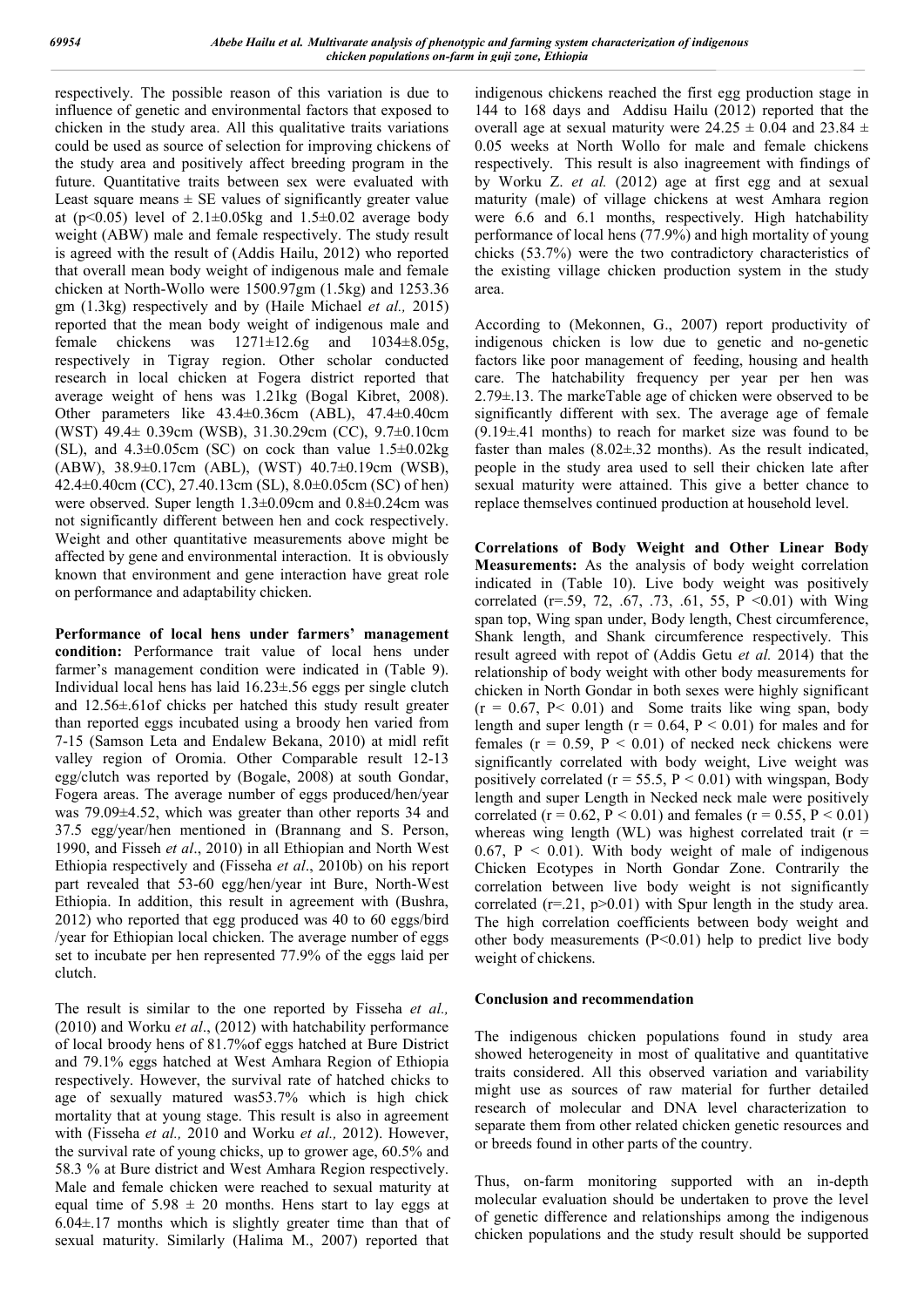by in depth on station study for performance evaluation of local chickens because this study were conducted under scavenging feed resource-based production systems which makes difficult to get potential of their performances. Indigenous chicken populations might possess useful genetic potentials for improved productivity though improving husbandry practice like health, research, extension, training and credit interventions and much more need to be done on improving productivity through selection as well as securing community based conservation and sustainable utilization of indigenous local chicken in the study area.

In general as the result indicated that the productivity of the village chickens was found to be very low and thus calls for appropriate interventions to be undertaken which should focus on the improvement of feeding, housing, breeding and health care of local chickens. And more over there is a need to design and implement a research programmer in order to improve their productivity in the proper place and technology.

#### **Acknowledgment**

This study was funded by Ethiopian Biodiversity Institute which deserve appreciation. Our thanks goes to the farmers who were interviewed in this pieces of study deserved acknowledgement too. Sincerely thanks goes to all experts from respective district office who were facilitated the work to be accomplished smoothly and successfully. Thank gain to all staff members of the animal directorate in the Ethiopian Biodiversity institute.

#### **REFERENCES**

- Addisu Hailu 2012. Phenotypic Characterization of indigenous Chicken Ecotypes in Northwollo, Amhara Regional State, Ethiopia, Munich, GRIN Verlag, ttp://www.grin.com/e n/ebook/206157/phenotypic-characterization-of-indigenouschicken-ecotypes-in-northwollo
- Bogale Kibret 2008.In Situ Characterization of Local Chicken Eco-Type for Functional Traits and Production System in Fogera Woreda, Amhara Regional State. Haramaya University, Msc thesis.123pp.
- Brannang, E. and S. Person, 1990. Ethiopian animal husbandry and Breeding in the Tropics and Sub- tropics. Humboldt University of Berlin, Germany. Uppsala, Sweden, 12 bulletins, International Plant Genetic Resources Institute (IPGRI), Rome, Italy.
- Bushra Badhaso 2012. Status of Indigenous Village Chicken Production and poultry production in Ethiopia, Addis Ababa University. http://en.engormix.com/MA-poultryindustry/meat-industry/articles/the-status-indigenousvillage-t2392/471-p0.htm.
- CSA 2005. Central statistic Authority repot of agricultural survey results. CSA 2005 National Statistics, Tables B.3 and B.4.
- CSA 2015. The federal democratic republic of Ethiopia central statistical agency, key findings of the 2014/2015 (2007 e.c.) agricultural sample survey Summary Report, September 2015, Addis Ababa, Ethiopia.
- Dinka H, Chala R, Dawo F, Leta S and Bekana E 2010. Socioeconomic importance and management of village chicken production in rift valley of Oromia, Ethiopia. Livestock Research for Rural Development. Volume 22, Article #203.

Retrieved December 26, 2016, from http://www.lrrd.org/lrrd22/11/dink22203.htm

- Eskinder Aklilu, Kefelgn Kebed, Tadelle dessie and Banrijee A.K 2013. Phenotypic characterization of indigenous chicken population in Ethiopia. International journal and multidisciplinary studies2013, vol.1No.124-32 accepted Dec 18, 2013, retrieved Dec 12, 2016.available ta htt:/www.ijims.com.
- FAO 2007. Ethiopian Poultry sector country review. Food and agriculture organization of the United Nations 2007, Reedited September 2008. Food and Agriculture Organization, Animal Health and Production, Viale delle Terme di Caracalla, 00153 Rome, Italy.
- FAO 2011. Guidelines on phenotypic characterization of Animal genetic Resource. On Genetic Resources forFood and Agriculture Rome.18-22 July, 2011, pp: 6
- Fisseha Moges, Abera Mellesse and Tadelle Dessie2010b.Assessment of village chicken production system and evaluation of the productive and reproductive performance of local chicken ecotype in Bure district, North West Ethiopia.African Journal of Agricultural Research Vol. 5(13), pp. 1739-1748, Available online at http://www.academicjournals.org/AJA.
- Fisseha, M., M. Abera and D. Tadelle, 2010. Assessment of village chicken production systemand evaluation of the productive and reproductive performance of local chicken ecotype in Bure district, North West Ethiopia. African Journal of Agriculture Research, 5: 1739-1748.
- Hailemichael Nigussie Kefelegn Kebede Negassi Ameha 1015. Phenotypic and Morphological Characterization of Indigenous Chicken Populations in Southern Zone of Tigray, Ethiopia Journal of Biology, Agriculture and Healthcare , ISSN 2224-3208 (Paper) ISSN 2225-093X (Online) Vol.5, No.21, 2015. www.iiste.org.
- Halima Hassen 2007. Phenotypic and Genetic Characterization of Indigenous Chicken Population sin Northwest Ethiopia. PhD dissertation, Department of Animal, Wildlife and Grassland Sciences University of the Free State, Bloemfontein, South Africa.
- Mekonnen, G., 2007.Characterization of small holderpoultry production and marketing system. M.Sc.Thesis, Awassa College of Agriculture, HawassaUniversity, pp: 95.
- Nigussie, D., Tadelle, D., van der Waaij LH, van Arendonk, J. 2010. Morphological features of indigenous chicken populations of Ethiopia. Animal Genetic Resource Information Journal, 46: 11-23.
- Samson Leta and Endalew Bekana 2010. Survey on Village Based Chicken Production and Utilization System in Mid Rift Valley of Oromia, Ethiopia. Global Veterinaria 5 (4): 198-203, 2010.
- Tadelle, D. 2003. Phenotypic and genetic characterization of chicken ecotypes in Ethiopia. Ph.D. Thesis Humboldt University, Germany.
- Tadelle. Dessie, T. Million, Y. Alemu and K.J. Peters, 2003. (b).Village chicken productionsystem Ethiopia. Paper (2) uses, patterns and performance valuation and chicken products and socio economic functions of chicken. Livestock Research for Rural developmenthttp:// www.cipav.org.co/irrd/irrd15/1/tadeb151.htm feb 20, 2006
- Tolessa Taye, Chemada Fininsa, Getaneh Woldeab. Importance of Wheat Stem Rust (Puccinia Graminis F.Sp. Tritici) in Guji Zone, Southern Ethiopia. Plant. Vol. 2, No. 1, 2013, pp. 1-5. doi: 10.11648/j.plant.20140201.11.